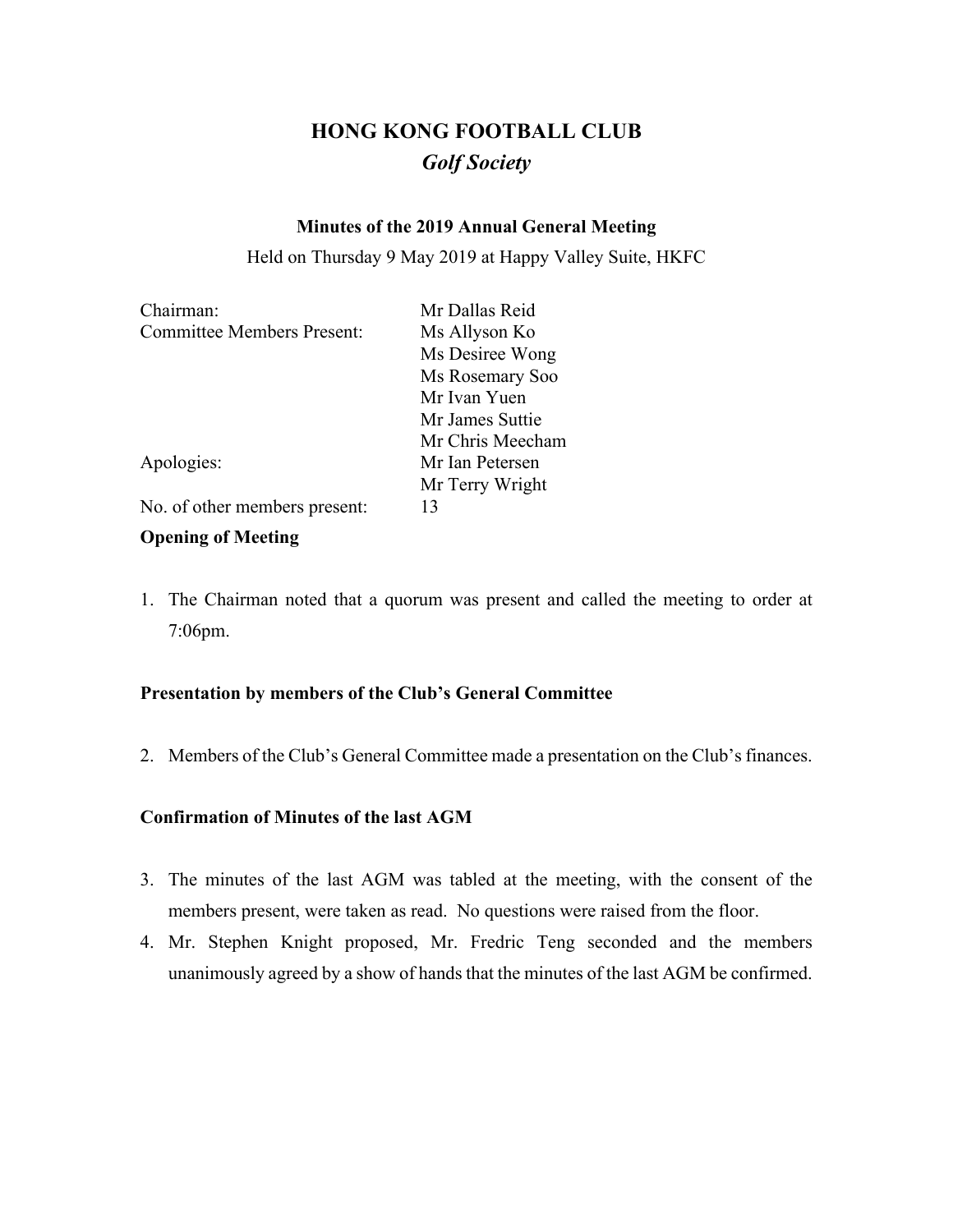## **Matters Arising from Minutes of last AGM**

- 5. In response to requests raised in last year's AGM, the Society had made the following changes to prizes in golf events:
	- i) Gave out vouchers from different outlets.
	- ii) Gave separate prizes for high handicappers.

## **Chairman's Report**

- 6. The Chairman presented his report (attached in Annex 1).
- 7. In response to a question from the floor, the Chairman agreed to consider organising more golf events on Fridays.
- 8. Mr. Alastair Murray proposed, Mr. Phil Head seconded and the members unanimously agreed by a show of hands that the Chairman's report be adopted.

#### **Accounts**

- 9. Mr. James Suttie, the Treasurer presented his report (attached in Annex 2).
- 10. In response to questions from the floor, the Treasurer explained the following:
	- i) Society's members could help to boost the Society's membership number by encouraging more golf-playing Club members to join the Society.
	- ii) The turnaround time for Society new membership application was 24 hours. The approval process was mainly to ensure that the forms were correctly completed, the applicants had sufficient experience to play on the courses and to identify potential match players.
	- iii) It was a purely coincidence that the revenue for this year's Golf Club Rental was similar to last year's.
	- iv) The Society would move retired golf clubs from Macau and Lotus Hill to the Club's simulators for members' usage.
- 11. Mr. Stephen Knight proposed, Mr. Alastair Murray seconded and the members unanimously agreed by a show of hands that the statement of income and expenditure of the Golf Society for the year ended 31<sup>st</sup> March 2019 be adopted.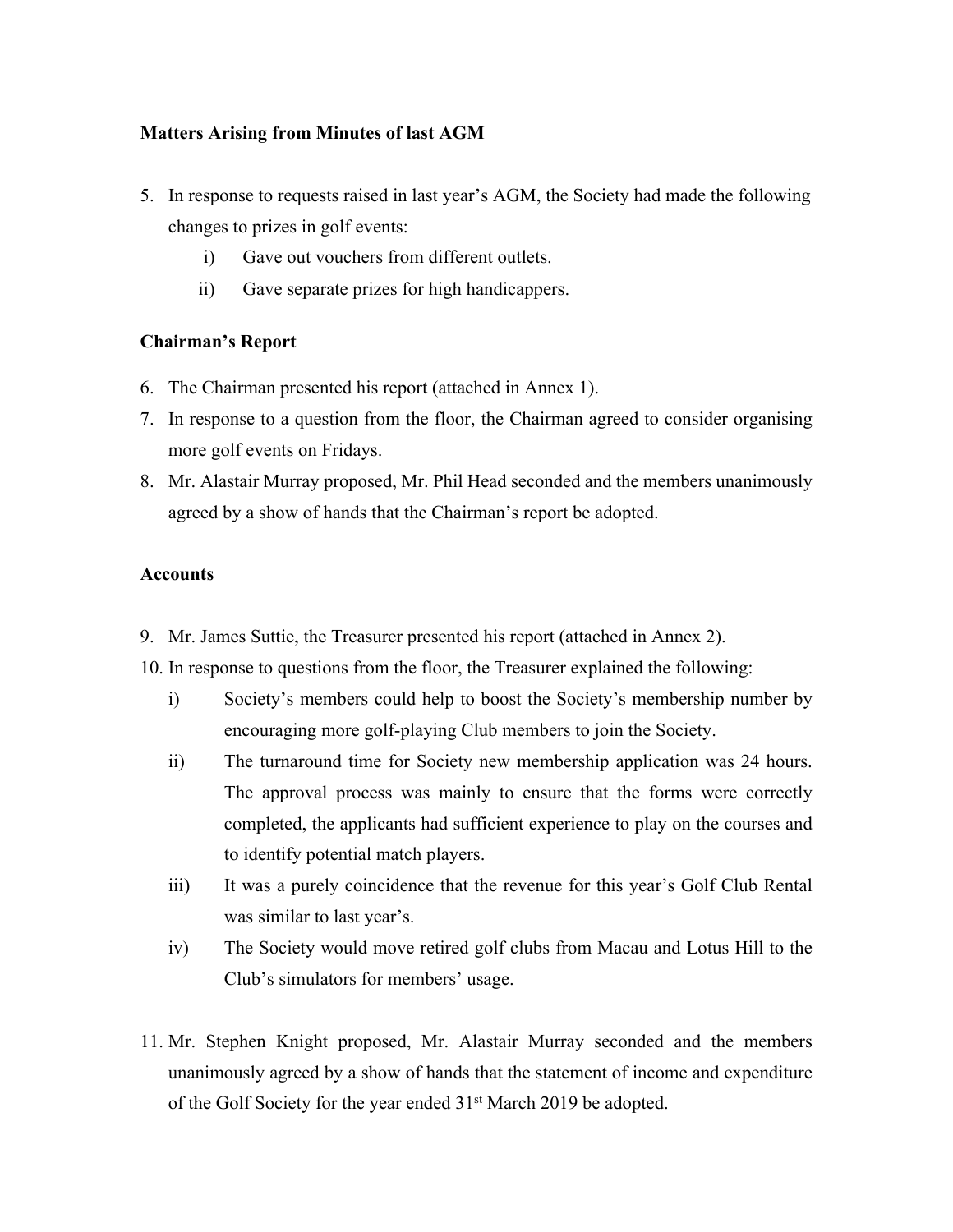## **Election of Officers**

12. The Secretary read out the nominations received for positions on the Committee for the coming year, having posted the nomination register on the Society's notice board and invited nominations from all members. The nomination details were as follows:

| Nominated                 | Nominee Name                  | Nominee     | Proposer      | Proposer    | Seconder        | Seconder    |
|---------------------------|-------------------------------|-------------|---------------|-------------|-----------------|-------------|
| Position                  |                               | <b>HKFC</b> | Name          | <b>HKFC</b> | Name            | <b>HKFC</b> |
|                           |                               | Number      |               | Number      |                 | Number      |
|                           |                               |             |               |             |                 |             |
| President                 | Ian Petersen                  | P415        | Chris Meecham | M995        | Ivan Yuen       | Y194        |
| Chairman                  | Dallas Reid                   | R265        | Terry Wright  | W01023      | Ian Petersen    | P415        |
| Secretary                 | Ivan Yuen                     | Y194        | Ian Petersen  | P415        | Terry Wright    | W01023      |
| Treasurer                 | James Suttie                  | S559        | Ivan Yuen     | Y194        | Dallas Reid     | R265        |
| S&RSC<br>Representative   | Chris Meecham                 | M995        | Ian Petersen  | P415        | Allyson Ko      | K376        |
| Captain                   | Terry Wright                  | W01023      | Ivan Yuen     | Y194        | Ian Petersen    | P415        |
| Vice Captain              | <b>Andrew Michael</b><br>Wood | W0449       | Dallas Reid   | R265        | Ivan Yuen       | Y194        |
| Communications<br>Officer | Allyson Ko                    | K376        | Terry Wright  | W01023      | Desiree<br>Wong | W729        |
| Handicap<br>Secretary     | Desiree Wong                  | W729        | Ivan Yuen     | Y194        | Allyson Ko      | K376        |
| <b>General Officer</b>    | 1. Rosemary Soo               | S532        | Allyson Ko    | K376        | Desiree<br>Wong | W729        |
|                           | 2.Phil Head                   | H0134       | Ian Petersen  | P415        | Rosemary<br>Soo | S532        |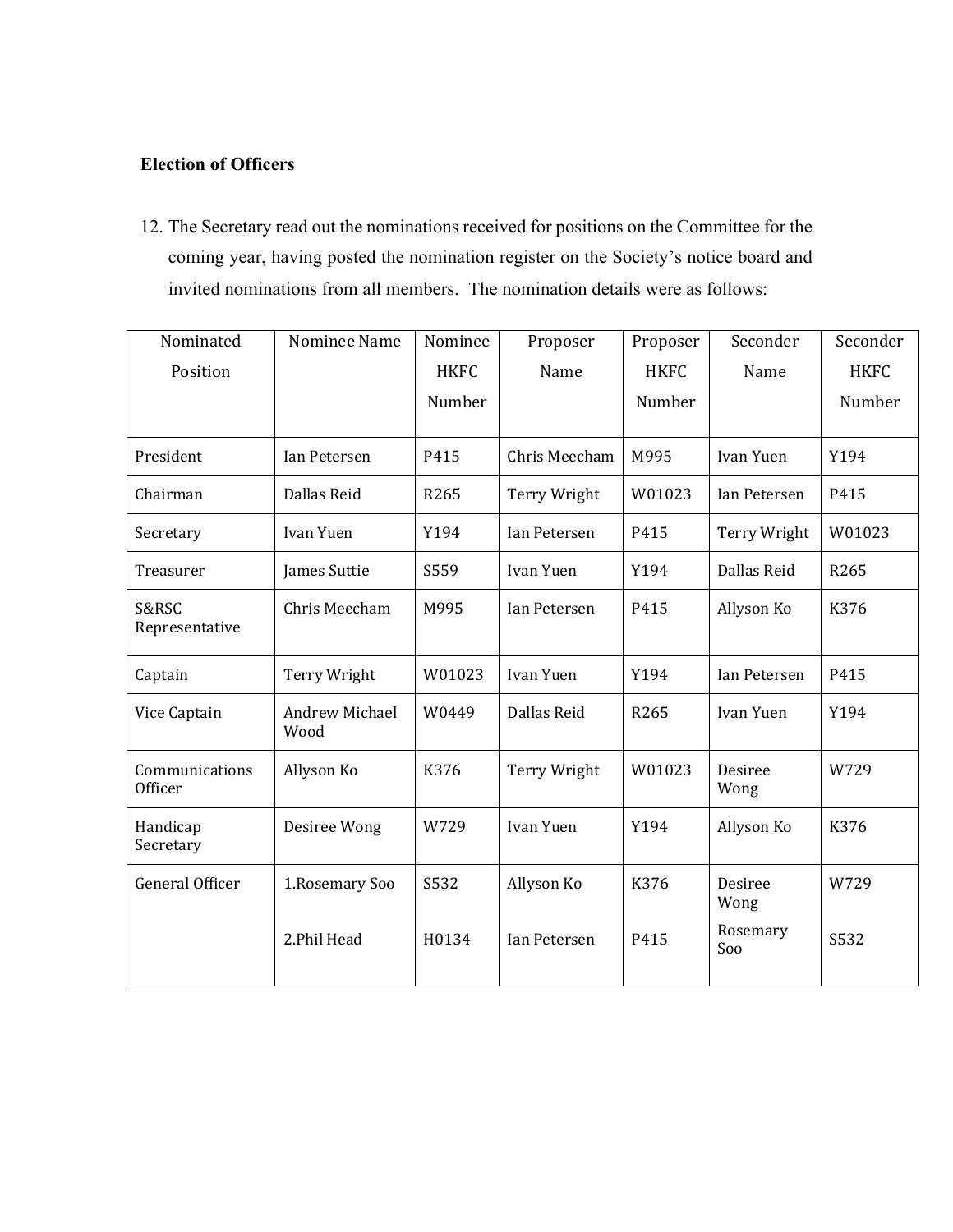13. The Chairman proposed, Mr. Stephen Knight seconded and the members unanimously agreed by a show of hands that, as none of the position was contested, the nominees be elected en bloc as officers of the Committee for the coming year.

#### **Any Other Business**

14. In response to questions raised, the Chairman explained the following:

- i) The Society had submitted to the Club Management a paper detailing the need to replace the current outdated golf simulators with updated ones and that three simulators were required.
- ii) The Society had submitted to the Club's Sports and Recreation Committee a request to change the Club's bye-laws to enable members' guests to use the simulators.
- iii) The general terms of the Club's sponsorship arrangement were explained and members were encouraged to inform the Committee of potential sponsors they might know.

#### **Close of Meeting**

15. There being no further question or other business, the Chairman declared the meeting closed at 8.21 pm.

Dallas Reid Ivan Yuen Chairman Secretary Golf Society **Golf Society**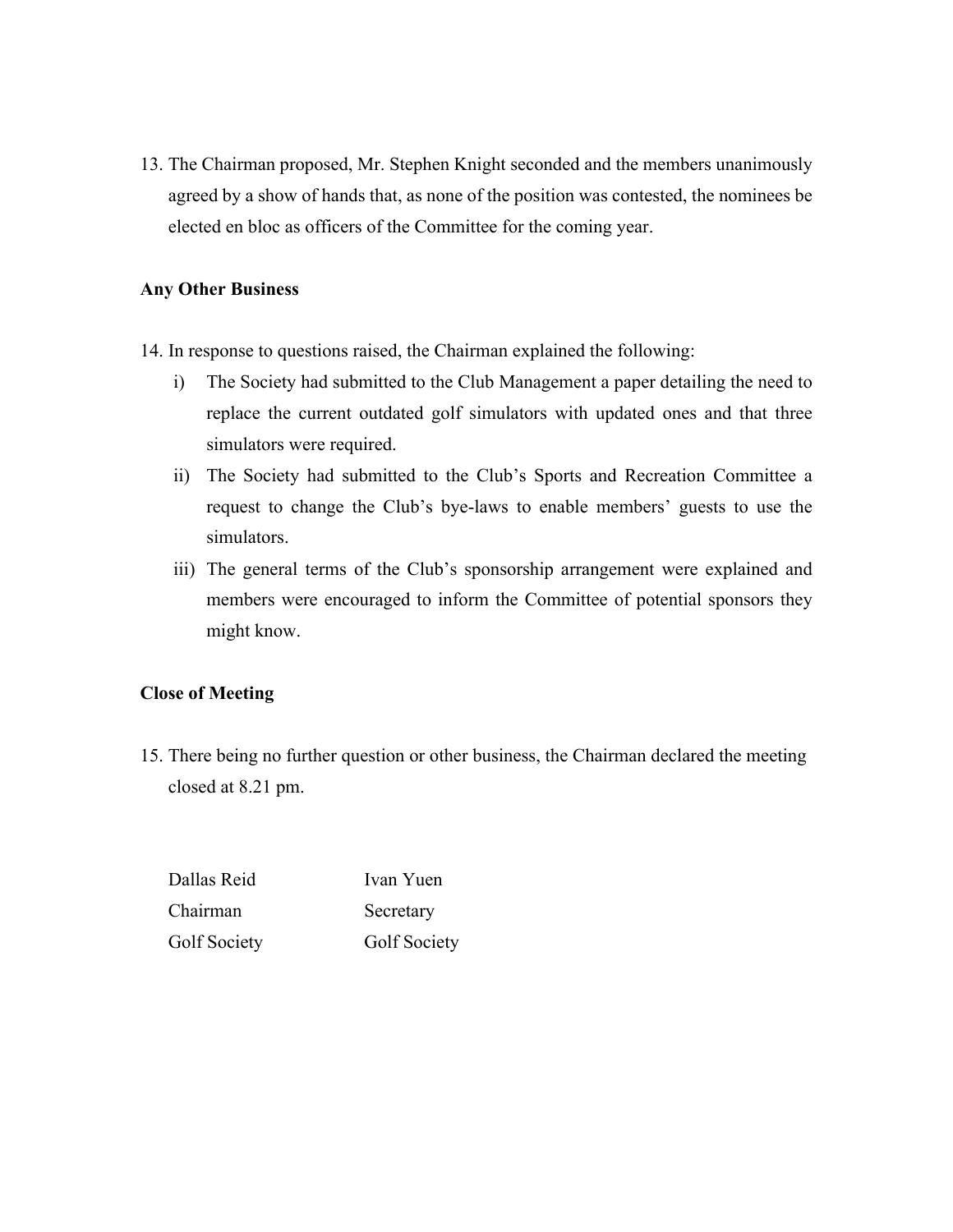## **Annex 1**

## **The Hong Kong Football Club Golf Society**

#### **Chairman's Report to AGM**

Thank you all for taking the time to attend our Society's 2019 AGM.

I am happy to report that the past year has been a very successful and smoothly run for our society.

Turning first to our usual activities, we have run over 20 social events during the year, both on weekdays and where possible weekends, and have competed in 12 competitive matches against other Golf Societies in Hong Kong. The social events have been efficiently run by our events organiser Ted Li, while the hard work of running such a large number of matches has continued to be carried out by Terry Wright.

We have also been involved in, or created several new events. This year saw the first Inter-Society tournament sponsored by AIA in which teams from the HKFC came 1st, 3rd (on countback) and 4th in the gross event which is a testament to the quality of our competitive players.

Last's year saw the creation of the Society's knockout match play event which was run with minimal need to chase up players to complete their matches, and was won by Terry Wright defeating Ali Murray in the final.

Last year also saw the first Inter-section Cup, held in Macau to foster closer relations between the Club's various sections. This was a great success rounded off with a highly entertaining evening in the old quarter of Macau and a late night ferry home. Tennis won the net event with Squash winning the gross event.

On the social front, the Committee is always on the lookout for suitable social events to add to our standard list of golfing events which we organise, and earlier this year we were able to offer two unusual events which were both very well supported. We ran a Rules Night in conjunction with the HK Club to try to cover the major changes in the 2019 Rules of Golf, which was attended by a capacity audience of 100, roughly half from each club, with Dr Brian Choa as the speaker. We were also able to run a Night Golf event at the Hong Kong Golf and Tennis Academy which was also at capacity and very generously hosted by that facility. We continue to keep an eye out for any other interesting social event possibilities.

On a rather sad note, the Government has stated its intention of reclaiming the part of the Old course across the road from the Fanling Club house although there will be some time before this takes effect. However as and when it does it will undoubtedly impact the ability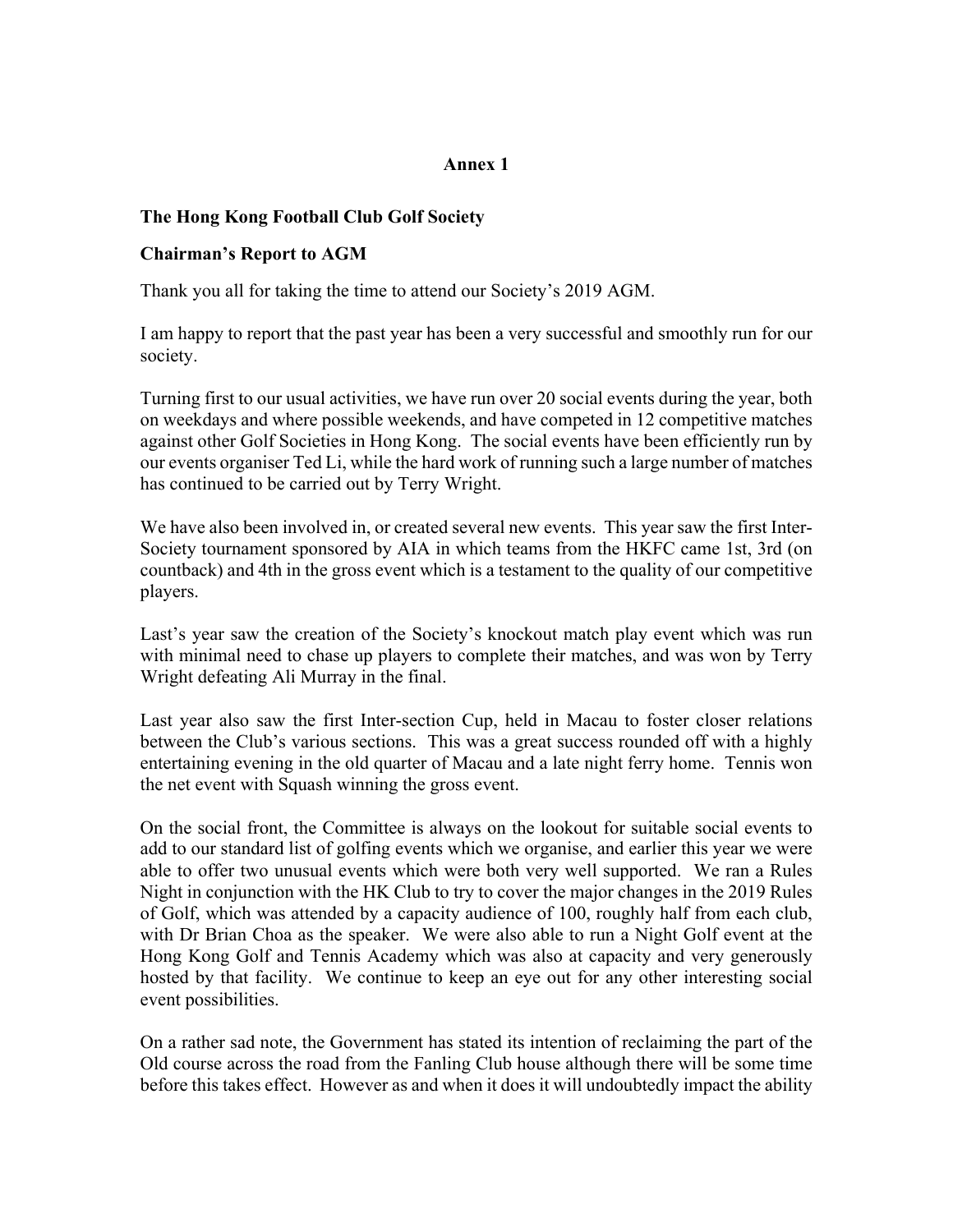of all golfers in Hong Kong to have access to the game as The Hong Kong Golf Club has in recent years been very accommodating in allowing non-members access to their courses.

Another piece of bad news is that sadly Mirko Scherer, our sponsor last year, relocated to Europe and so was not able to renew his sponsorship of the Society, but despite that our finances are in a healthy condition with a modest surplus for the current year. As ever if anyone is aware of sponsorship opportunities for the Society (which can include awarding a membership to the sponsor) please contact a committee member.

Not wishing to end on a down note, I am happy to report that the Club is working to install an upgraded simulator system which will be a welcome development, and the Society has been working hard to ensure that the system they select meets our members requirements. As ever the Club's management are unwilling to share much information on progress but have confirmed they are aware of the Society's written requests regarding number of simulators (3) and optimal technology.

I am equally delighted to report there have been no issues raised by Macau (or Lotus Hill) relating to members' behaviour for which I thank everyone who uses those excellent facilities and in my experience both courses continue to be maintained in excellent condition.

As I mentioned last year, the Society also encourages all Members to join the HKGA and to obtain a valid golf handicap which is often required for access to courses throughout the world, and is needed for entry into any formal competition. All eligible scores (ie on USGA rated courses) should be immediately input to the GHIN handicap system after play. There is an excellent app which can be downloaded for free to your phone which permits this to be done in seconds. In 2020 the handicap systems of all 6 major handicapping bodies round the world will be combined into one so you can take your handicap anywhere and compete on even terms with other players.

I would like to close by thanking my fellow Committee members for their hard work during the year which has kept the Society ticking over smoothly for everyone's enjoyment, and to the staff of the HKFC who support the golf society so efficiently.